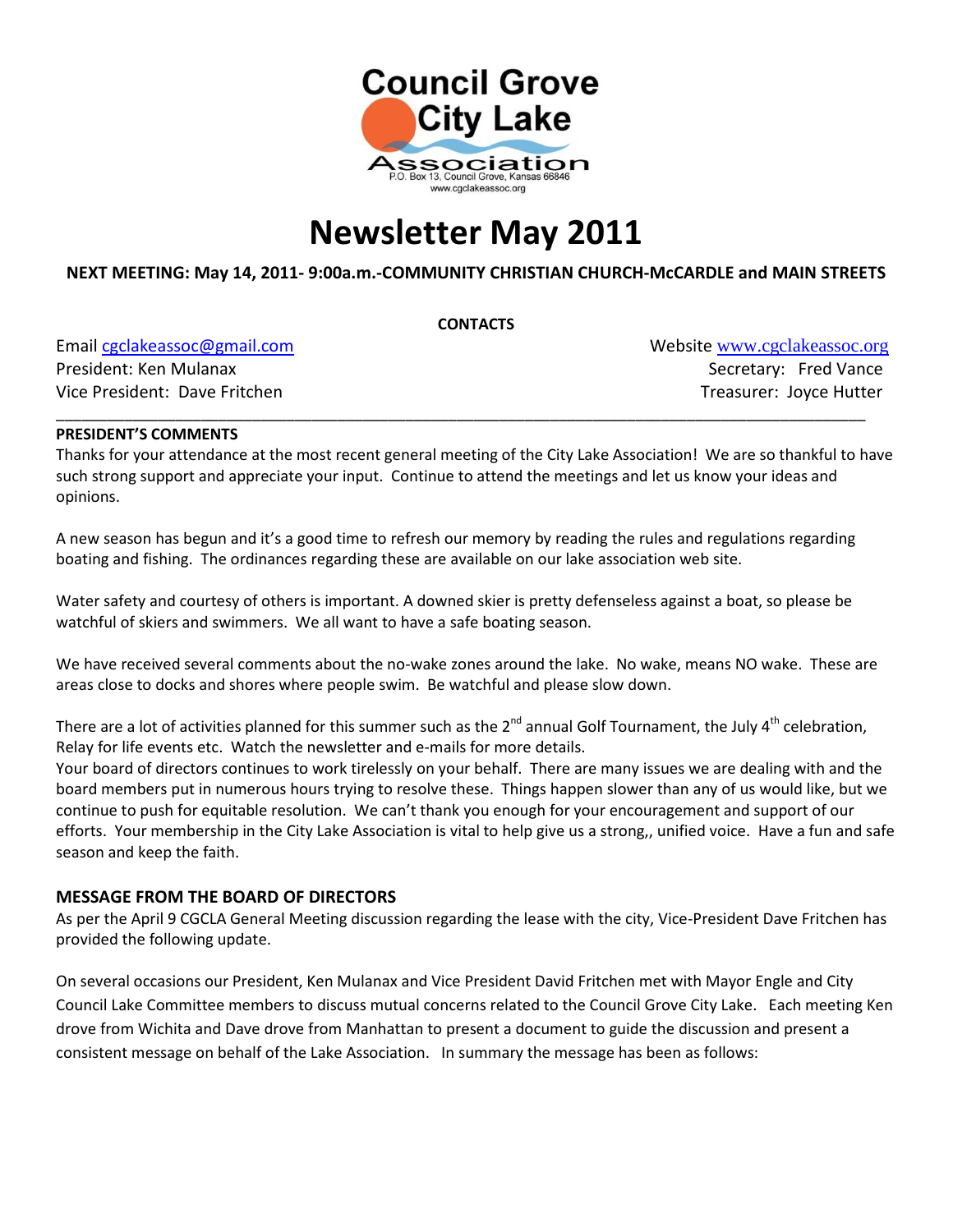#### **Mutual Concerns and Uncertainty**

- Boundary Disputes need to survey lots
- Outcome of our membership cases before the Kansas Court of Tax Appeal
- County compliance with Kansas COTA to properly reappraise lake properties
- Stability/Growth of City and Lake Community working together
- Economic Development and contribution from lake residents
- Establish a City lake advisory Committee to advise the City Council on city lake matters
- Environmental Water Quality and ANS Prevention
- City plans for a lease agreement (Timeline needs to be established)

The most important of these concerns has been focused on a long term lease. At the May 8, 2010 and again at the October 30, 2010 meeting, Ken and Dave presented the following recommended action to the City officials.

- **Conduct workshop with City Council and selected members of CGLA Board of Directors**
	- o Develop framework of understanding for 99 year/perpetual long term lease
	- $\circ$  Review and discuss openly the work and consensus documents of the 2<sup>nd</sup> Special Commission for a long term lease.
	- $\circ$  Collaborate to review/update/revise the consensus documents that evolved from the 2<sup>nd</sup> Special Commission
	- o Direct City Attorney to work with CG Lake Association Counsel and consultants to craft legal details of 99 year/perpetual long term lease related to rights, duties and responsibilities of parties involved.
	- o CG Lake Association members review/comment and City Council/CG Citizens review/comment.
	- o Reconvene workshop participants to discuss and resolve comments and concerns
	- o Finalize 99 year/perpetual long term lease for issue Nov. 2011

Despite our meetings and consistent message, the City officials have not allowed our Board of Directors to review a draft document nor have they given any indication that our concerns are being addressed or the timeline for presenting the new lease. Please be assured that we will continue to work to achieve the best possible lease agreement that we can within our limits of legal standing.

\_\_\_\_\_\_\_\_\_\_\_\_\_\_\_\_\_\_\_\_\_\_\_\_\_\_\_\_\_\_\_\_\_\_\_\_\_\_\_\_\_\_\_\_\_\_\_\_\_\_\_\_\_\_\_\_\_\_\_\_\_\_\_\_\_\_\_\_\_\_\_\_\_\_\_\_\_\_\_\_\_\_\_\_\_\_\_\_\_\_\_\_\_\_\_\_\_

May 4, 2010 -Prepared by Ken Mulanax, President and David Fritchen, Vice President CG Lake Association for distribution and informal discussions May 8, 2010 with Mayor Engle and City Council Lake Committee members.

#### **Mutual Concerns and Uncertainty**

- Outcome of Marlow Boundary Dispute
- Outcome of cases before Kansas Court of Tax Appeal
- Stability/Growth of Community (City and Lake)
- Environmental Water Quality and ANS Prevention

#### **Mutual Opportunities with Certainty**

- Survey residential lots and plat City Lake Park
	- o Lake Association offers up to \$2,500 to share cost of development of uniform Scope of Work from which Requests For Proposals (RFP's) could be received from Engineering firms.
- Establish a City Lake Advisory Committee to advise the City Council on city lake matters
	- o Assist with ordinance updates/revisions
	- o Participate in shared governance
	- o Tap valuable resources within CG Lake Association for grant writing, volunteer efforts, community leadership, professional services, political support, etc.
- Develop 99 year/perpetual lease with 5 year (or less) periodic review process
	- o Financial stability for lease holders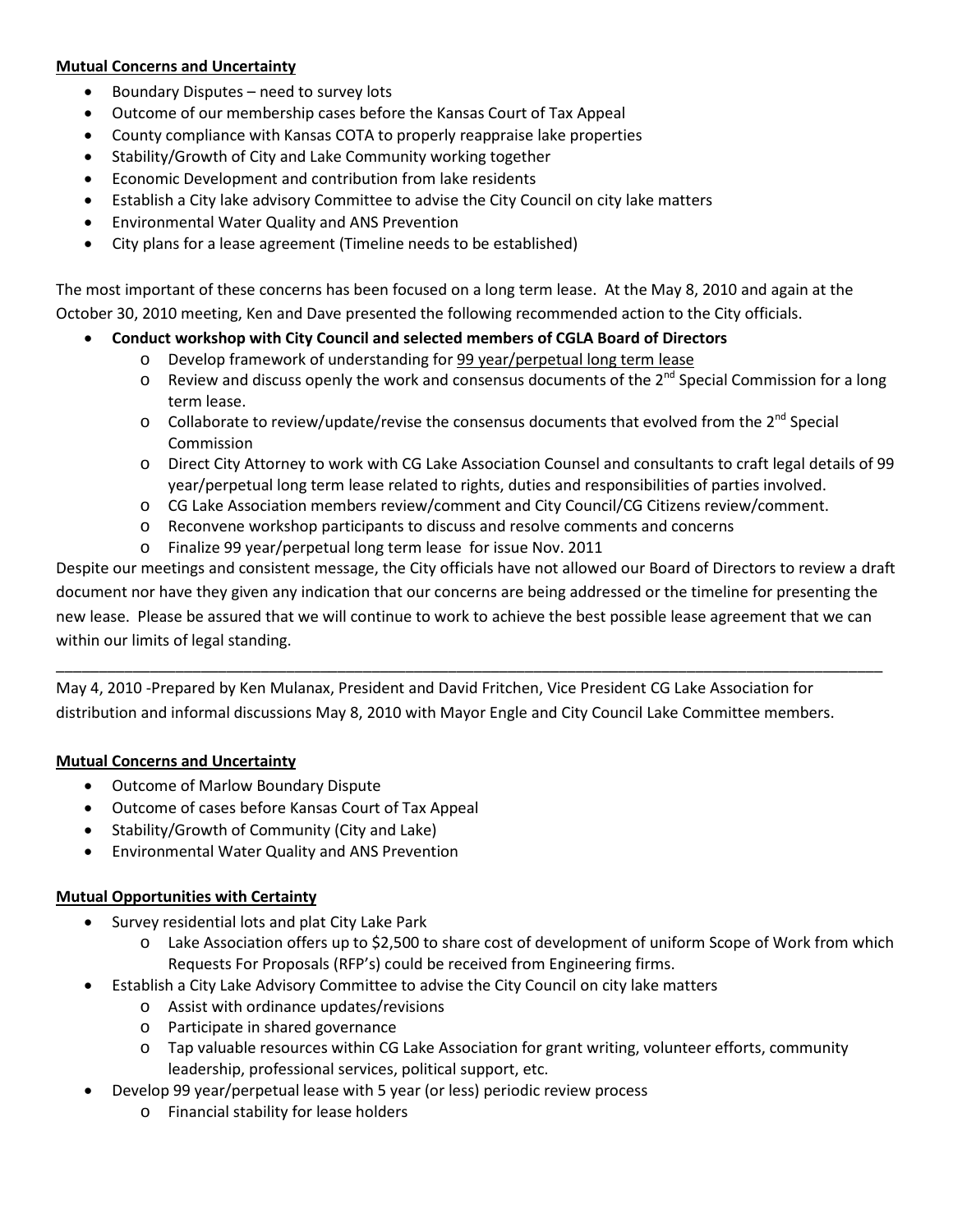- o Due process for lease holders
- o Perhaps \$800 lease (60% for maintenance/40% for CIP)
- o Covenants vs. City Ordinances
- Develop a capital improvement program (CIP) fund through special assessments under a long term lease.
- Continue to work with January 2009 StratPlan VII
- Continue to refine boating/fishing ordinance for ANS Prevention to afford fair and equitable treatment of lake and city residents

#### **Recommended Action**

- Conduct workshop with City Council and selected members of CGLA Board of Directors
	- o Develop framework of understanding for 99 year/perpetual long term lease
	- $\circ$  Review and discuss openly the work and consensus of the 2<sup>nd</sup> Special Commission
	- $\circ$  Collaborate to review/update/revise the consensus documents that evolved from the 2<sup>nd</sup> Special Commission
	- o Direct City Attorney to work with CG Lake Association Counsel to craft legal details related to rights, duties and responsibilities of parties involved.
	- o CG Lake Association members review/comment and City Council/CG Citizens review/comment.
	- o Reconvene workshop participants to discuss and resolve comments and concerns
	- o Finalize Long Term Lease for issue Dec. 2011

#### **Current Situation**

Lake homeowners are unsure of their future status as lake residents as they near the end of the current lease. Many need to plan their financial futures and property investments with reasonable long term certainty. Many lake residents are waiting to make decisions about moving to the lake permanently and whether to make substantial improvements to their homes. There are currently over 25 properties for sale at the lake. The uncertainty of the lease, long term costs, security of leaseholders, ANS Infestation, taxes and lending restrictions are severely impacting decisions . It is our belief that a resolution of these concerns would dramatically increase economic activity. Council Grove and the greater Morris County community stand to benefit significantly from the economic development spurred by a new long-term lease agreement.

#### **BUSINESS DIRECTORY MAILED WITH THIS NEWSLETTER**

Debbie Sawyer, with her team of Glenda Carlin, Katie Wein, LuAnn Fuller and Carolyn Nelson, has been a whirling dervish with the business directory this year. An all-time record has been broken with over 60 area businesses responding to be listed in the 2011 directory. A huge "Thank you" goes out to all who assisted with this project. It is a tremendous undertaking to get the initial letters mailed to the businesses, get all the responses back, the listings edited and proofed, fees collected, listings typed in the correct format and sent to be printed, and all in a timely manner. This publication is one way we assist our leaseholders by providing a means of becoming familiar with local businesses and services. Additionally, these businesses support the Lake Association by paying for the listing space. The Directory is mailed with this newsletter so each lake property owner will have one to leave at the cabin. The Directory will not be mailed with subsequent newsletters. Please support these businesses when you have an opportunity---and shop Council Grove first.

\_\_\_\_\_\_\_\_\_\_\_\_\_\_\_\_\_\_\_\_\_\_\_\_\_\_\_\_\_\_\_\_\_\_\_\_\_\_\_\_\_\_\_\_\_\_\_\_\_\_\_\_\_\_\_\_\_\_\_\_\_\_\_\_\_\_\_\_\_\_\_\_\_\_\_\_\_\_\_\_\_\_\_\_\_\_\_\_\_\_\_\_\_\_\_\_

#### **BOARD OF DIRECTOR POSITIONS AVAILABLE**

This June, board member terms of Joyce Hutter, Ken Mulanax, Fred Vance, John Nicodemus and George Forrester expire. The other six members' terms will expire in June 2012. A candidacy form has been emailed to all those on our email list and placed on the Lake Association website, [www.cgclakeassoc.org](http://www.cgclakeassoc.org/) If you do not have access to the website or email, you may request a form by calling 620-767-2726 and leaving your name and mailing address.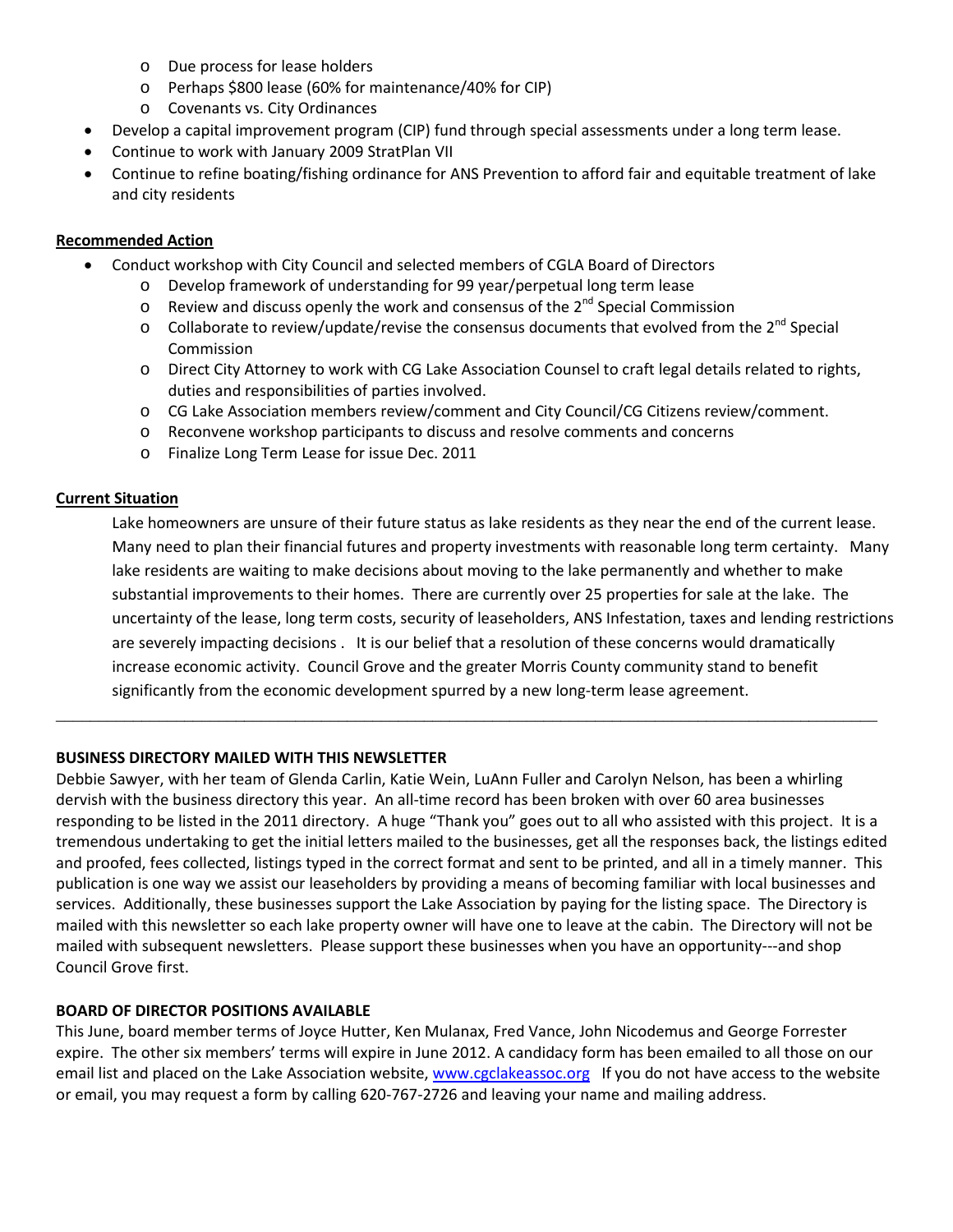The corporate structure will have been in place three years this June. The Board of Director positions have broadened and increased the quality of our leadership base. We have gained many new ideas, concepts, and varying opinions during these first few years of the new system. Please consider contributing to the leadership by becoming a candidate to serve on the board of directors. The Board of Directors meets on the 4<sup>th</sup> Saturday of the month and the term for these positions is two years.

#### **DATES TO REMEMBER**

- May 16, 2011 –dues must be received in the Lake Association mail box by this date for you to be eligible to vote in the election for board members.
- May 16,2011 Deadline for Candidate form to be completed and turned in to run for a position on the board of directors.
- May 23, 2011- Ballots to be mailed to all members in good standing (those who have paid 2011 dues).
- June 11, 2011- Deadline for all ballots to be received for voting on members of the board of directors. This is the date of the Annual Meeting. If you have not mailed in your ballot, you may bring it to the General meeting.
- June 12, 2011- Ballots counted and new board members announced.
- June 25, 2011- Board of Directors Meeting with new board members.

#### **LAKE ASSOCIATION RELAY FOR LIFE**



Over the winter the Relay for Life Team has been very busy making money for cancer research. They made **\$752** for charity at the Spring Yard Sale on April 1 and 2. Pictured above left are Karen Waring and Carolyn Nelson who helped serve at the Business Exposition. Contributions all go to a good cause! Renee' Roths and the Relay For Life team wish to express their extreme thanks to all volunteers and contributors.

The annual RELAY FOR LIFE OVERNIGHT WALK is scheduled for May 1 this year. If you would like to be a part of this event, to walk or to donate, please contact one of the lead team members: Renee' Roths, Karen Waring, Gary Catlin, LuAnn Fuller, Diane Bolton, Carolyn Nelson, Glenda Carlin or Joan Kohake. So far this team has raised over \$6,000.00 for our contribution this year.

#### **COUNCIL GROVE CITY LAKE ASSOCIATION 2ND ANNUAL CHARITY GOLF TOURNAMENT --YOU COULD WIN \$10,000.00**

Don't miss this opportunity for a great fun time at the Council Grove Country Club Golf Course on May 14th. John Nicodemus has again put together a fantastic package of fun, food, drinks, prizes, trophies, and the possibility to win \$10,000.00 with a hole-in-one. This is a two man scramble with only room for 36 teams. So---sign up early. Call John at 316-619-0016 or email to: [kem.nicodemus@gmail.com](mailto:kem.nicodemus@gmail.com) **ALL PROCEEDS FROM THIS EVENT WILL BE DONATED TO USD 417 EDUCATIONAL ENHANCEMENT FUND.** \$2000 went to USD 417 Educational Enhancement Fund in 2010.Our goal is \$3000 this year. A flyer with complete information is included with this newsletter.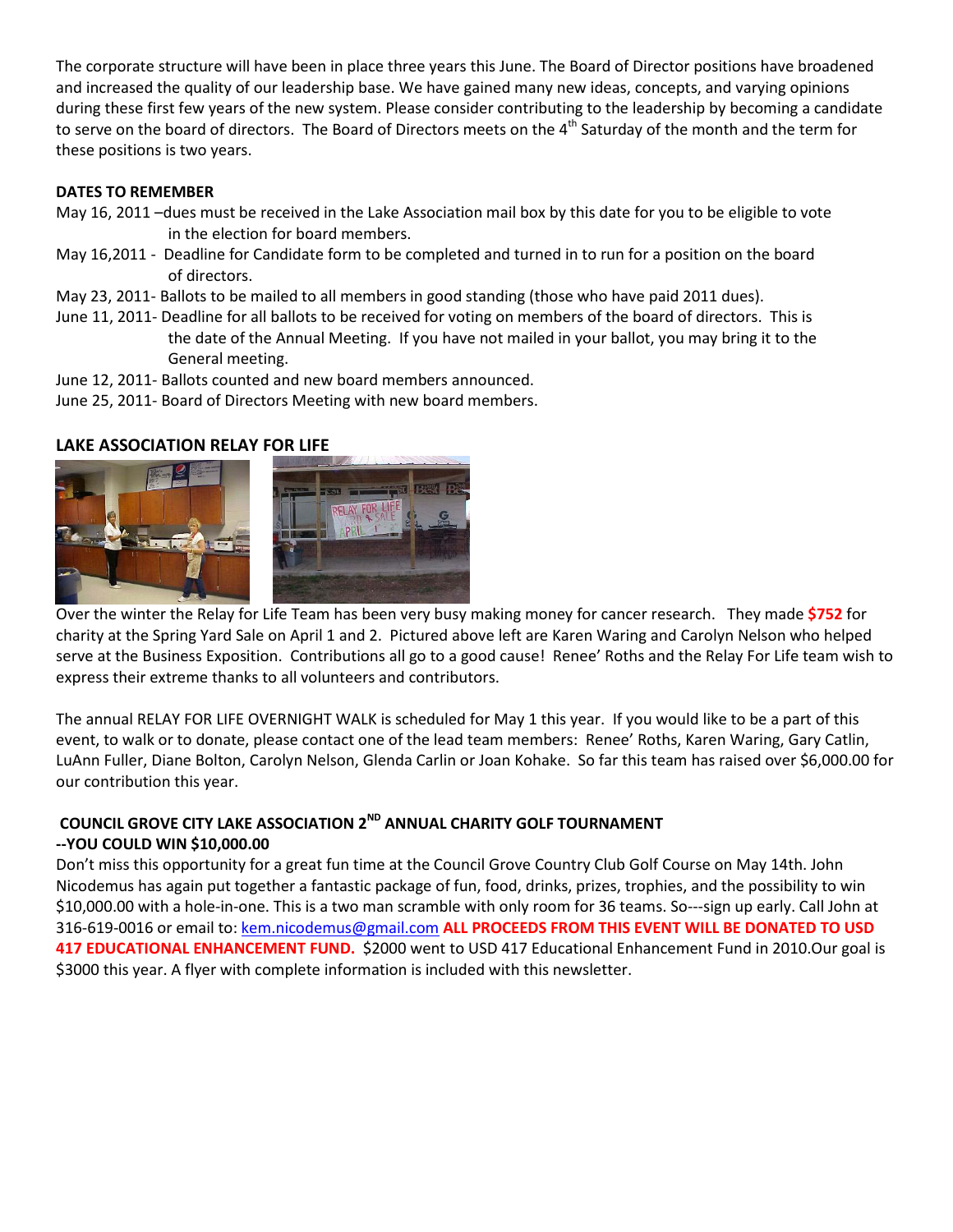#### **Business Expo**



The Council Grove City Lake Association continued to support the Chamber of Commerce Business Expo again this year. Weather was great and many people stopped by our display to visit and request information about CGCLA activities. Thanks to all those who helped host and make this event a success; Andy & Joyce Hutter, Ken Mulanax, Dave Fritchen, Ed Hooper, and Tim and Lois Banta.

#### **COUNCIL GROVE PRIDE CLEAN UP**

Once again the pride committee, lead by lake residents Cheerie Baker and Diane Bolton, coordinated a spring clean up and courtesy debris pick up by city crews. A big thanks to the city for their help in improving the appearance of the town and lake. We have seen noticeable improvement in the appearance of the commons area in several places. Thanks for the individual efforts. Let's keep working to make the lake a place we are all proud to be.

#### **PROPERTY VALUATION CONCERNS AND APPEALS**

We have received numerous emails and phone calls regarding the 2011 property valuations recently received by our members. There seems to be very little consistency in the changes in value between one property and the next. Some values were raised as much as 48%. In view of the fact that each valuation shows a deduction for the land, itself, it is a quandary how the valuation could raise by such a significant amount. The deadline to file an appeal is April 30<sup>th</sup>. The appeal paperwork must be received in the appraiser's office or postmarked no later than that date. If you plan to file an appeal, we do suggest you call the Morris County Appraiser's Office as soon as possible and request the form "Appeal to the County Appraiser Valuation Year 2011" and the comparable information the appraiser used to support the change in value. The sooner you receive this information the more time you will have to prepare your case for appeal. Two web sites that may be of assistance to you are [www.kansas.gov/cota](http://www.kansas.gov/cota) (which stands for court of tax appeals) and [www.kansastreasurers.org/property/protests.htm](http://www.kansastreasurers.org/property/protests.htm) Remember, your other choices to appeal the valuation are either when you pay your taxes in December, 2011, or (if you only pay the first half in December) when you pay your second half of the taxes in May 2012. You make your appeal at that time by paying under protest.

#### **INDEPENDENCE DAY CELEBRATION**

John Nicodemus has volunteered to chair the committee to organize the July 4<sup>th</sup> Celebration. He will need volunteers to assist him. If you would like to help with the regatta or decorating contest, we all would appreciate your assistance to make this celebration a success. Contact John at 316-619-0016 or email to: [kem.nicodemus@gmail.com](mailto:kem.nicodemus@gmail.com) Many, many kudos go to Mr. and Mrs. Rodak for offering a room in their home for Dan and Tammie May to stay after the fireworks show.

#### **NEWSLETTER SPONSORSHIP**

This is the first newsletter that has been published with the assistance of a sponsor. In the Lake Association letter to solicit Business Directory listings, we also offered a complete page in the news letter for a sponsor to advertise. The fee to sponsor a newsletter for \$300 is a bargain considering the newsletter is mailed to about 350 lake households, emailed to many more, posted, and cached on our website. Interest in this program has been high with two months already reserved. Look for the Tony Giesel Construction ad at the end of this newsletter.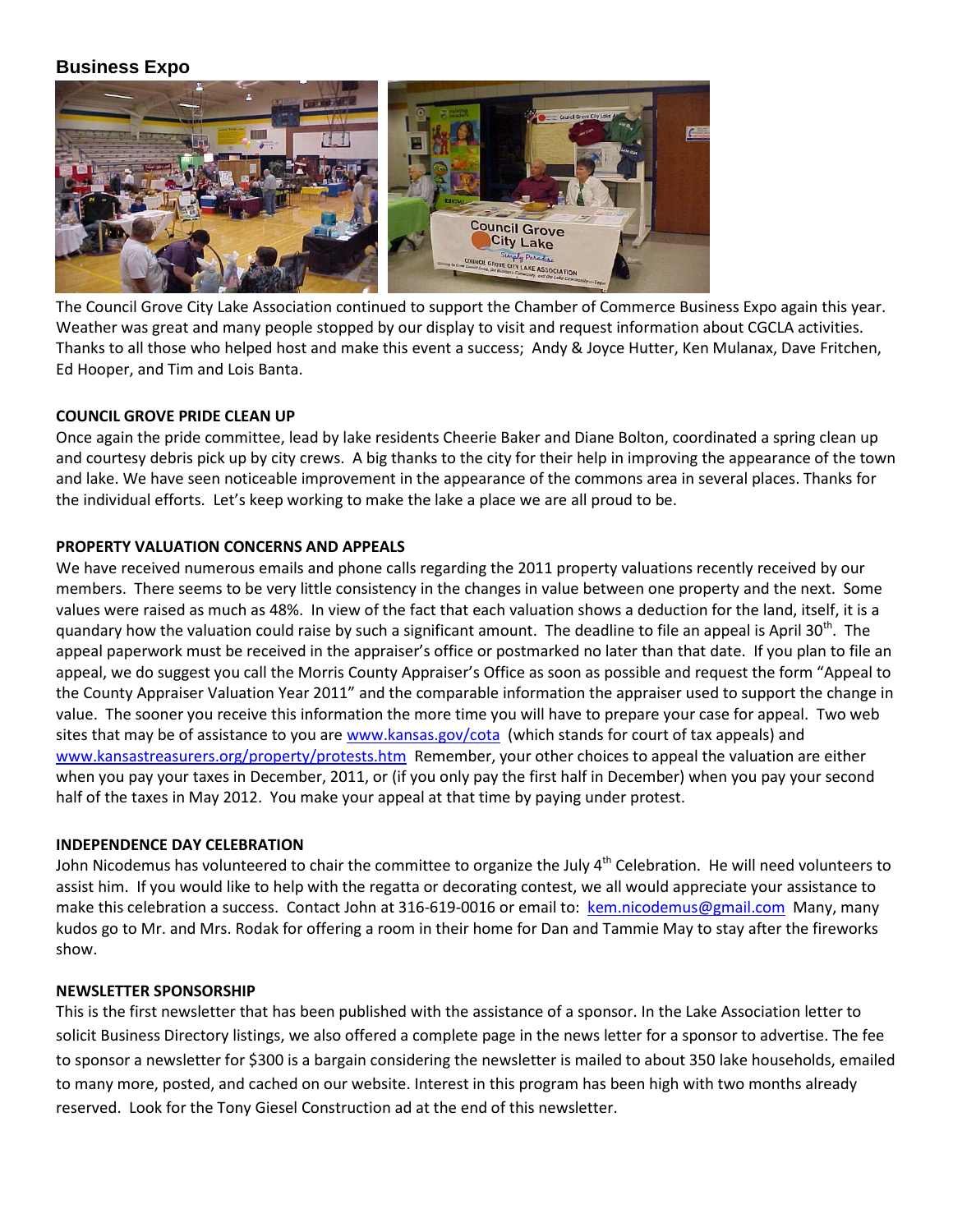#### **LAKE APPAREL**

Planning a family reunion or special lake occasion? Check this out, a new section on the Lake Association web site, Lake Apparel. The entire selection of Council Grove Lake Association Apparel with pictures and details is on the web at <http://cgclakeassoc.org/lakeapparel.shtml>

#### **EMAIL LAKE NEWS**

Homeowners, and others who are interested, send an email request to [cgclakeassoc@gmail.com](mailto:cgclakeassoc@gmail.com) to be added to our lake email news list. This allows recipients to stay current on lake happenings. You may need to add [cgclakeassoc@gmail.com](mailto:cgclakeassoc@gmail.com) to your contacts list to prevent our emails from going to your spam email box.

#### **SCHEDULE OF MEETING DATES FOR 2011**

General membership meetings are held the second Saturday of the month at 9AM at the Community Christian Church, McCardle and Main. Board of Directors meetings are the 4<sup>th</sup> Saturday of the month at 9AM at the Hays House, 112 W Main. Mark your calendars and plan to attend!

#### **GENERAL MEMBERSHIP MEETINGS BOARD OF DIRECTORS MEETINGS**

May 14, 2011 **May 14, 2011** May 28, 2011 June 11, 2011 -ANNUAL MEETING **First Contract Contract Contract Contract** June 25, 2011 (new board) July 9, 2011 July 23, 2011 August 13, 2011 August 27, 2011 September 10, 2011 September 24, 2011

#### **ZEBRA MUSSELS YEAR TWO**

It's been about a year since zebra mussels were discovered in the City Lake. A few more individual mussels are now being found. What does this mean to us as users of the lake? Be aware that it is against state law to possess live zebra mussels. This includes those on a boat, bait bucket etc. Be sure to follow the CLEAN DRAIN DRY procedure when removing your boat from the lake. Also, we can expect to start seeing Zebra Mussels on rocks, docks, boats and such. Remember, the shells are very sharp. Once they become numerous, wearing shoes in the water and caution on the shoreline will be a necessity. Also, removing boats periodically and allowing them to dry for a week or so may help minimize a large accumulation on boats.

The Lake Association is in need of a volunteer to research "living with Zebra Mussels". This would consist of visiting with owners and marinas on other infested lakes, and research the internet. Then, through our newsletter and email news, communicate methods and hints about how to deal more easily with Zebra Mussels. If you would like to lead this effort, contact a board member or email us.

#### **SUMMARY OF IMPORTANT LAKE REGULATIONS**

#### **Boating**:

ALL boats must have a City Boat Permit except:

 $\Box$  Inflatable non-motorized vessels shorter than ten feet

 $\Box$  Any boat operated below no wake speed and used solely and exclusively for fishing

 $\Box$  To obtain a City Boat permit you must present a KDWP ANS Education Certificate

#### **Fishing:**

 $\Box$  All fishermen age 18 and over must have The KDWP ANS Education Certificate.

#### **Changes we need to be aware of:**

 $\Box$  Kayaks, canoes, pedalboats, sail boats, etc are now required to have a city permit. Fishermen, 18 and older must have a KDWP ANS Education Certificate .The KDWP ANS Education Certificate is available at<https://reserve.ksoutdoors.com/cert/Certifications/ANS-Certification>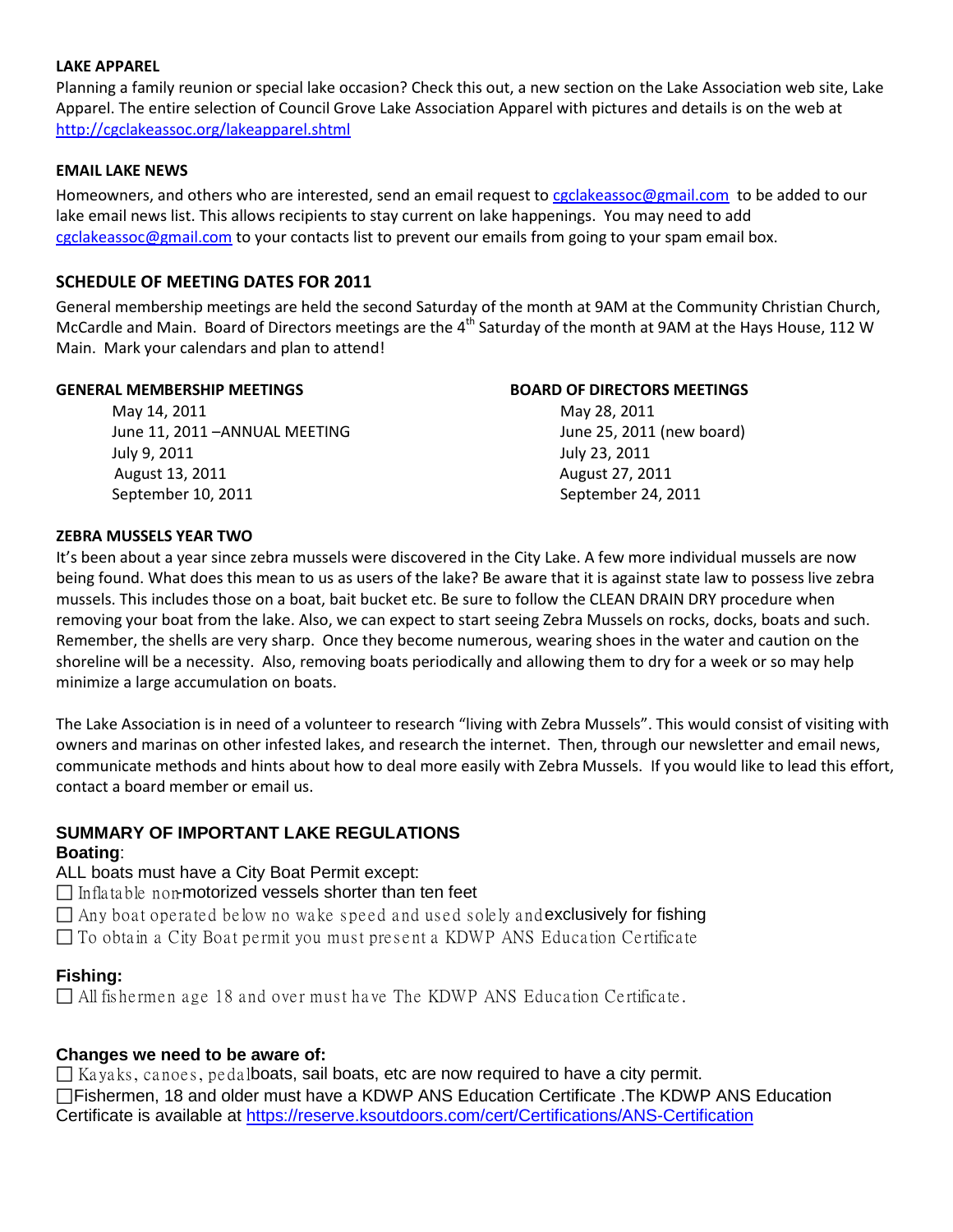These new ordinances require some preplanning on our part. It will be very easy to be at the lake and then remember you, or a visitor, need a KDWP ANS Ed Certificate, which has not yet been obtained. Remember, the certificate needs to be printed to show law enforcement officers you have completed the ANS course. A flyer accompanies this newsletter.

#### **BOAT PERMITS NOW AVAILABLE ON WEEKENDS AND HOLIDAYS**

City Lake boat permits are available on weekends and holidays at the Lake Attendant House. Open hours are Friday 3:00 pm through 9:00 pm. Saturdays 8:00am through 5:00pm. Sundays Noon to 5:00pm. Holidays 8:00am through 5:00pm. Please see the city ordinances at cgclakeassoc.org for details about permit requirements and boating regulations.

#### **Council Grove Country Club Non-Resident Memberships Available**

The Country Club board of directors has set up this new membership category on a trial basis for this year. Non-resident membership dues are \$200 for this year, 2011. The \$200 yearly dues are to be paid at the time of application. In order to be eligible for a non-resident membership, permanent residence must be at least 30 miles from the Country Club. The one-time membership fee of \$100 will apply to new members.

Non-resident members, husband, wife and children living at home, may play unlimited golf. Children up to age 25 and a student are included in the membership. Women and men may participate in women's golf on Tuesdays and mens' golf on Wednesdays as well as the club's Memorial Day and July 4 golf tournaments. The Country Club has four golf cars that can be rented \$15 per golf car for 18 holes or you may bring a golf car to the course for an annual trail fee. Golf car spaces are available to store a golf car at the Country Club for an annual fee. Members are notified of upcoming events by e-mail. Non-resident members are welcomed to any Country Club social events including dinners on the first Thursday of most months. Non-resident members will not have voting rights and will not be able to purchase discount guest coupons. Guests would pay the greens fee listed below. Non-resident members will not be able to participate in the Mens' Club Championship or the Labor Day Classic. You may see Tracy Koegeboehn for applications or questions.

If the non-resident membership doesn't work for you, you are welcome to play by paying a greens fee of \$15 per person Mondays through Thursdays and \$20 per person on Fridays, Saturdays, Sundays and holidays for those living outside the 66846 zip code. You are welcome to bring guests.

E-mail – [councilgrovecc@tctelco.net](mailto:councilgrovecc@tctelco.net)

Clubhouse phone - [620 767-5516](tel:620%20767-5516)

 **If you would like to have an upcoming event or other information shared with the City Lake Association via the newsletter, please e-mail the information to [edhooper@cox.net](mailto:edhooper@cox.net)**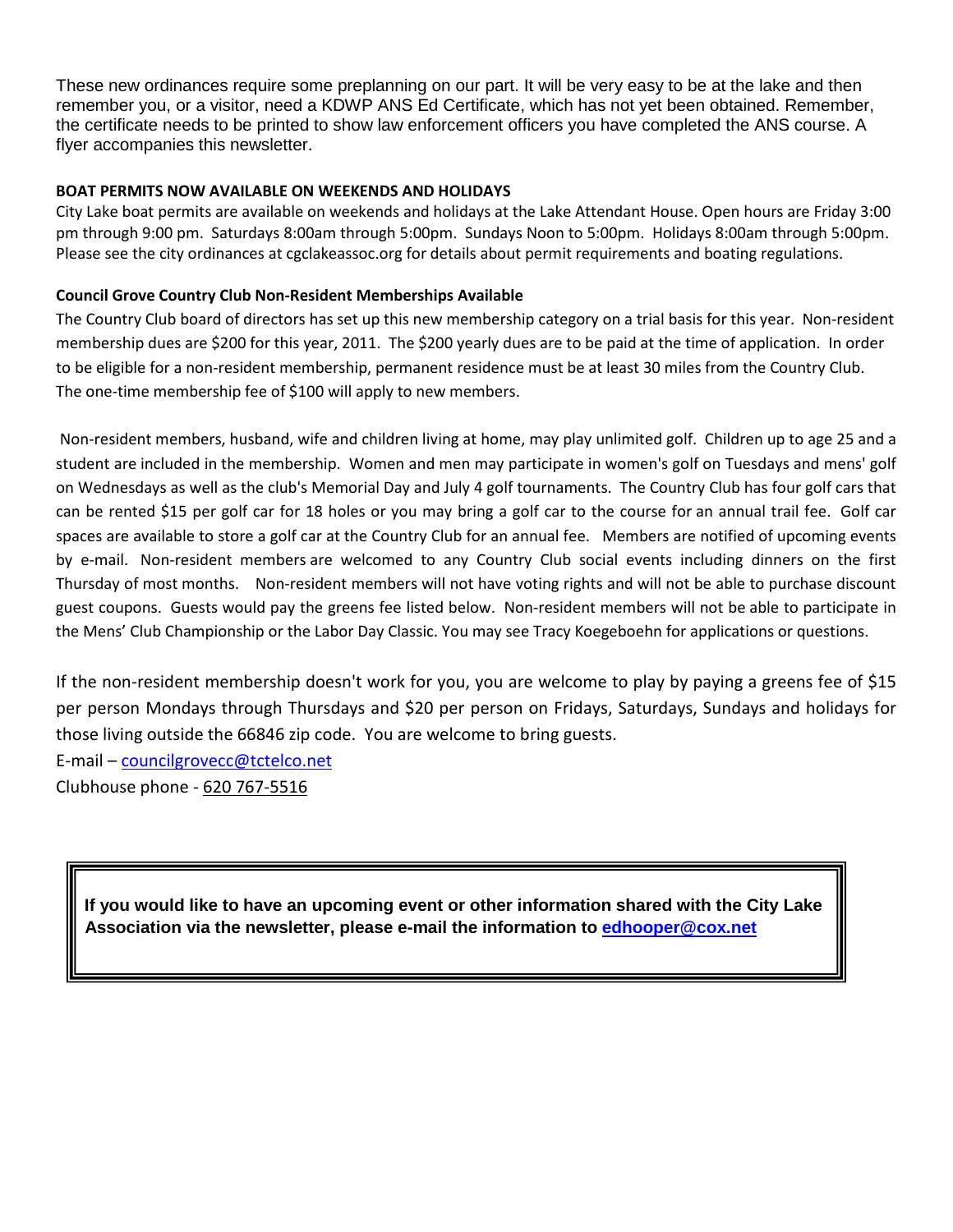#### **JOIN THE LAKE ASSOCIATION in 2011**

#### **MEMBERSHIP UPDATE 2011 MEMBERSHIP DRIVE**

The 2011 Lake Association membership drive has begun with **236 out of 339** members already enrolled. Keep those checks and membership cards coming. Our goal is 92% membership for this year. It would be wonderful if we could have all the money collected by the first of June and not have to continue with the bookkeeping. EVERYTHING is paid for by you, our membership. We thank you profusely for your support and participation. Also, the information card is extremely important. The mailing address you give is where we send the newsletter and any additional written information sent from the Association, i.e. your ballot to vote for board members. The phone numbers (please give all that you have) are in case of emergency, i.e., your property burns, or we notice something that you need to know about. We do not sell this information to anyone or give it out for any reason other than emergency.

### **IF YOU HAVE NOT PAID YOUR 2011 DUES, PLEASE FILL OUT THIS FORM AND RETURN IT WITH YOUR CHECK TO: CGC LAKE ASSOCIATION, P.O.BOX 13, COUNCIL GROVE KS. 66846**

| Dues Card $-2011$<br><b>Council Grove City Lake Association</b><br>PO Box 13, Council Grove, KS 66846 |                                |               |
|-------------------------------------------------------------------------------------------------------|--------------------------------|---------------|
| Lot # $\overline{\phantom{a}}$                                                                        | <b>Annual Dues:</b>            | \$35.00       |
|                                                                                                       | Legal Fund Contribution:       | $\mathcal{S}$ |
| Name(s)                                                                                               | General Fund Contribution: \$  |               |
|                                                                                                       | TOTAL: \$                      |               |
|                                                                                                       |                                |               |
|                                                                                                       | I am willing to volunteer for: |               |
|                                                                                                       |                                |               |
| Home Phone                                                                                            |                                |               |
|                                                                                                       |                                |               |

Please return this dues card with your check payable to: Council Grove City Lake Association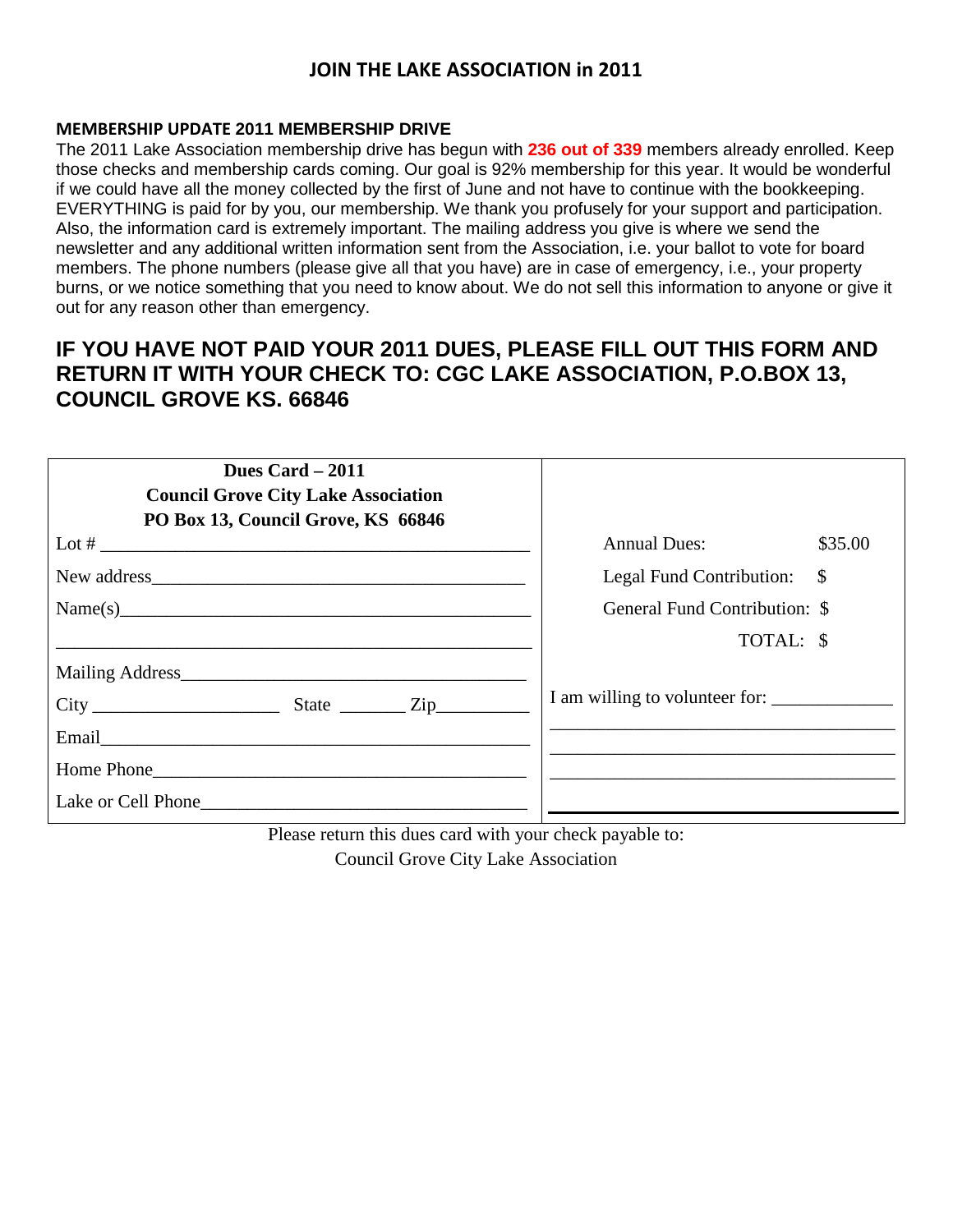

# **Council Grove City Lake Association 2nd Annual Charity Golf Tournament**

**Where** – Council Grove Country Club **When** – **Saturday, May 14, 2011 Time** - 8:00 am & 1:00 pm tee times (shotgun start) (5:00 pm awards ceremony and hotdog feed) **Format** – **2 man scramble** (18 teams in the 8:00 am group and 18 teams in the 1:00 pm group) **Team entry fee** - \$100 (carts available for \$15) **Limited to first 36 teams registered \$10,000 Hole-in-one**

**Chances to win numerous other prizes Trophies awarded to 1st, 2nd, & 3rd place teams Profits from tournament go to support USD 417 Educational Enhancement Fund**

**Enter your team by calling: John Nicodemus 316-619-0016 E-mail [kem.nicodemus@gmail.com](mailto:kem.nicodemus@gmail.com)**